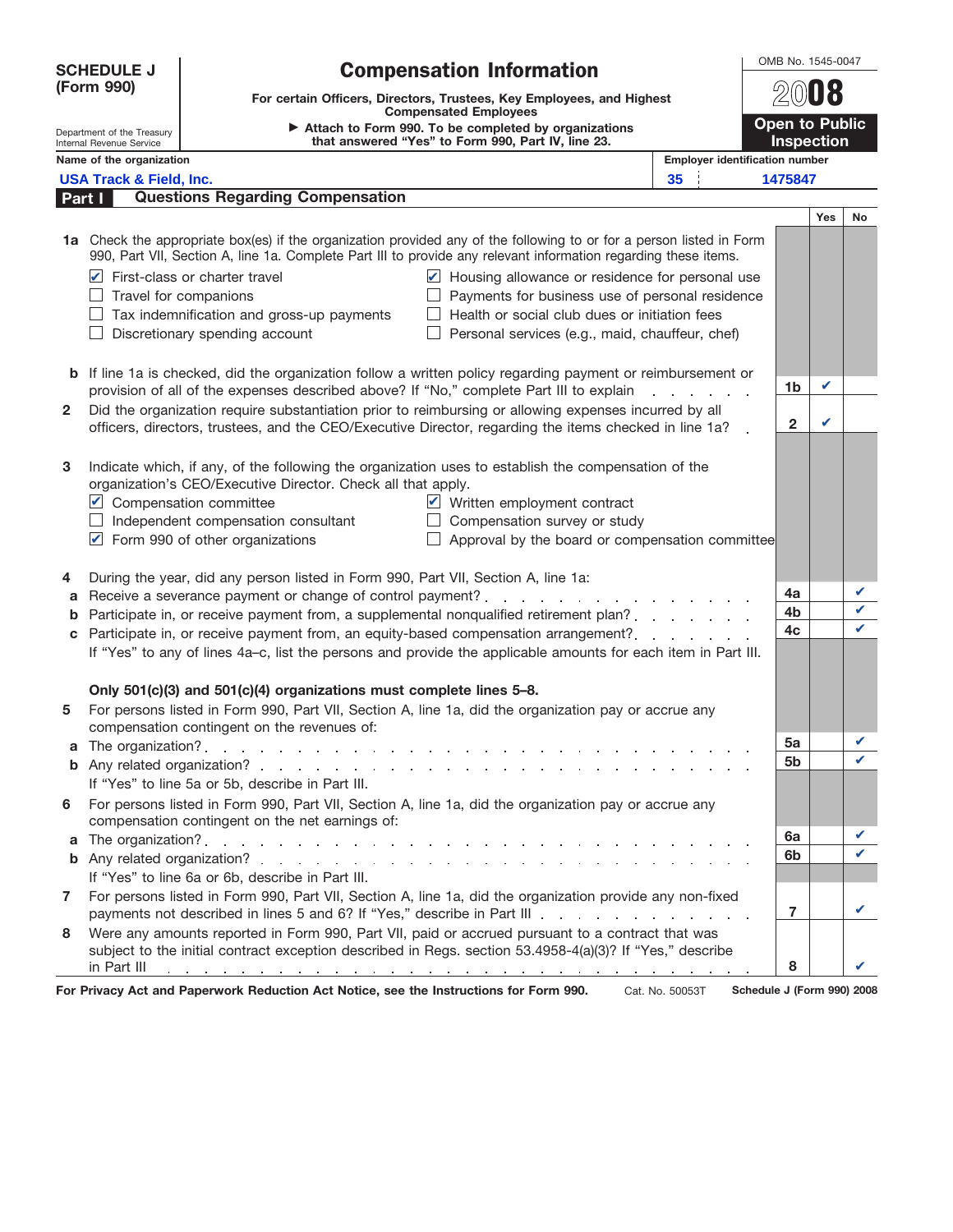## **Part II** Officers, Directors, Trustees, Key Employees, and Highest Compensated Employees. Use Schedule J-1 if additional space is needed.

For each individual whose compensation must be reported in Schedule J, report compensation from the organization on row (i) and from related organizations, described in the instructions, on row (ii). Do not list any individuals that are not listed on Form 990, Part VII.

**Note.** The sum of columns (B)(i)–(iii) must equal the applicable column (D) or column (E) amounts on Form 990, Part VII, line 1a.

| (A) Name             |                              |                          | (B) Breakdown of W-2 and/or 1099-MISC compensation |                                           | (C) Deferred | (D) Nontaxable | (E) Total of columns $(B)(i)$ – $(D)$ | (F) Compensation                                |
|----------------------|------------------------------|--------------------------|----------------------------------------------------|-------------------------------------------|--------------|----------------|---------------------------------------|-------------------------------------------------|
|                      |                              | (i) Base<br>compensation | (ii) Bonus & incentive<br>compensation             | (iii) Other<br>reportable<br>compensation | compensation | benefits       |                                       | reported in prior<br>Form 990 or<br>Form 990-EZ |
| <b>Douglas Logan</b> | (i)                          | 161,246                  | 70,000                                             | 11,489                                    | $\mathbf 0$  | 1,512          | 244,247                               | $\overline{\mathbf{0}}$                         |
|                      | (i)                          | $\bf{0}$                 | $\bf{0}$                                           | $\mathbf 0$                               | $\bf{0}$     | $\bf{0}$       | $\bf{0}$                              | $\boldsymbol{0}$                                |
| <b>James Elias</b>   | (i)                          | 126,708                  | $\mathbf{0}$                                       | 100,000                                   | $\mathbf 0$  | 29,429         | 256,137                               | $\overline{\mathbf{0}}$                         |
|                      | (i)                          | $\mathbf 0$              | $\bf{0}$                                           | $\mathbf 0$                               | $\bf{0}$     | $\bf{0}$       | $\bf{0}$                              | $\mathbf 0$                                     |
|                      | $\qquad \qquad \textbf{(i)}$ |                          |                                                    |                                           |              |                |                                       |                                                 |
|                      | (ii)                         |                          |                                                    |                                           |              |                |                                       |                                                 |
|                      | (i)                          |                          |                                                    |                                           |              |                |                                       |                                                 |
|                      | (ii)                         |                          |                                                    |                                           |              |                |                                       |                                                 |
|                      | (i)<br>(ii)                  |                          |                                                    |                                           |              |                |                                       |                                                 |
|                      |                              |                          |                                                    |                                           |              |                |                                       |                                                 |
|                      | (i)<br>(ii)                  |                          |                                                    |                                           |              |                |                                       |                                                 |
|                      | (i)                          |                          |                                                    |                                           |              |                |                                       |                                                 |
|                      | (ii)                         |                          |                                                    |                                           |              |                |                                       |                                                 |
|                      | $(\sf{i})$                   |                          |                                                    |                                           |              |                |                                       |                                                 |
|                      | (ii)                         |                          |                                                    |                                           |              |                |                                       |                                                 |
|                      | (i)                          |                          |                                                    |                                           |              |                |                                       |                                                 |
|                      | (ii)                         |                          |                                                    |                                           |              |                |                                       |                                                 |
|                      | (i)                          |                          |                                                    |                                           |              |                |                                       |                                                 |
|                      | (ii)                         |                          |                                                    |                                           |              |                |                                       |                                                 |
|                      | $\qquad \qquad \textbf{(i)}$ |                          |                                                    |                                           |              |                |                                       |                                                 |
|                      | (ii)                         |                          |                                                    |                                           |              |                |                                       |                                                 |
|                      | (i)                          |                          |                                                    |                                           |              |                |                                       |                                                 |
|                      | (ii)                         |                          |                                                    |                                           |              |                |                                       |                                                 |
|                      | (i)<br>(ii)                  |                          |                                                    |                                           |              |                |                                       |                                                 |
|                      | (i)                          |                          |                                                    |                                           |              |                |                                       |                                                 |
|                      | (ii)                         |                          |                                                    |                                           |              |                |                                       |                                                 |
|                      | (i)                          |                          |                                                    |                                           |              |                |                                       |                                                 |
|                      | (ii)                         |                          |                                                    |                                           |              |                |                                       |                                                 |
|                      | (i)                          |                          |                                                    |                                           |              |                |                                       |                                                 |
|                      | (ii)                         |                          |                                                    |                                           |              |                |                                       |                                                 |

**Schedule J (Form 990) 2008**